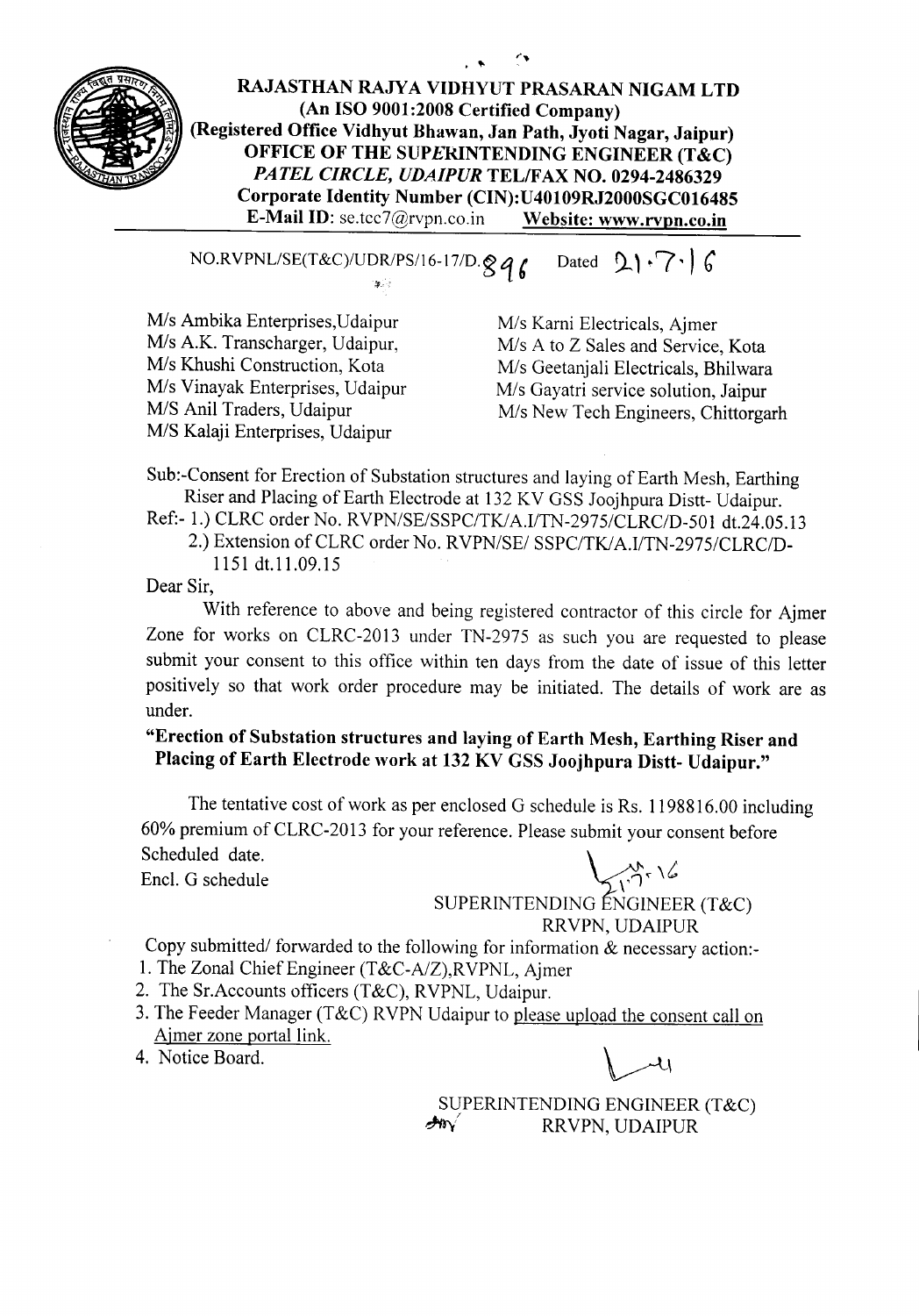## **RAJASTHAN RAJYA VIDYUT PRASARAN NIGAN L.T.D.**

## **G- SCHEDULE**

## **Name of Work:- Laying of Earth Mesh and Earthing of Structure and Equipments,Erection of Sub Station Structure at 132kV GSSJoojhpura**

**RVPN BSR200S-ISSUED VIDE L NO. RVPN/SE(SSPC}/XEN(TK)/BSR/A-l/D-21/DT.04.04.20110F THE SE(SSPC) RVPN JAIPUR**

|          |                                                                                                                           |               | <b>RATE</b> |                 |               |
|----------|---------------------------------------------------------------------------------------------------------------------------|---------------|-------------|-----------------|---------------|
| Code No. | <b>DESCRITION</b>                                                                                                         | <b>UNIT</b>   | (Rupees)    | <b>QUANTITY</b> | <b>AMOUNT</b> |
| 1        | $\mathbf{2}$                                                                                                              | 3             | 4           | 5               | 6             |
| 1.       | <b>EARTH MESH WORK</b>                                                                                                    |               |             |                 |               |
| A        | Laying of earth mesh with 25 mm/28 mm dia M.s road at a                                                                   |               |             |                 |               |
|          | depth of 0.80 meter from top level of foundations, including                                                              |               |             |                 |               |
|          | excavation of trench of required depth and backfilling of the                                                             |               |             |                 |               |
|          | same, transportation of M.S. Rods from site store to location,                                                            |               |             |                 |               |
|          | welding of M.S. Rod to M.S. rod along the length at crossings                                                             |               |             |                 |               |
|          | and with earth electrodes as per drawing application of                                                                   |               |             |                 |               |
|          | bitumen compound and covering with bitumen impregnated                                                                    |               |             |                 |               |
|          | tape on all welded joints for the types of soil prevalent at 0.80                                                         |               |             |                 |               |
|          | meter below top level of foundation (M.S. Rod of above sizes<br>& M.S. Flat as required shall be made available by RVPN). |               |             |                 |               |
|          |                                                                                                                           |               |             |                 |               |
|          | (a). In case electricity is made available by RVPN without                                                                |               |             |                 |               |
|          | charges.                                                                                                                  |               |             |                 |               |
|          | (i) Normal Dry Soil                                                                                                       | Metres        | 18.00       | 300             | 5400.00       |
|          | (ii) Hard soil/Murram/black cotton soil                                                                                   | Metres        | 19.00       | 1400            | 26600.00      |
|          | (iii). Soft rock                                                                                                          | Metres        | 26.00       | 1700            | 44200.00      |
|          | (iv). Hard rock (with blasting)                                                                                           | <b>Metres</b> | 41.00       | 800             | 32800.00      |
| В.       | Laying or earthling risers of 50 x 6 mm / 50 x 10 mm / 50 x 12                                                            |               |             |                 |               |
|          | mm size M.S Flat at a depth of 0.80 meter from top level of                                                               |               |             |                 |               |
|          | foundation including excavation of trench of required depth                                                               |               |             |                 |               |
|          | and backfilling of the same transportation of M.s. Flat from                                                              |               |             |                 |               |
|          | site store to locations, preparation of risers bending as per                                                             |               |             |                 |               |
|          | requirement (after heating if necessary), fixing on and                                                                   |               |             |                 |               |
|          | welding/ bolting to equipment structures and peaks of                                                                     |               |             |                 |               |
|          | structures, laying in the trench, welding to the earth mesh of                                                            |               |             |                 |               |
|          | M.S rod as per drawing including welding of extra length of                                                               |               |             |                 |               |
|          | M.S Flat if required , application of bitumen compound and                                                                |               |             |                 |               |
|          | covering with bitumen impregnated tape on all welded joints,                                                              |               |             |                 |               |
|          | painting of all surfaces of risers above ground level with red                                                            |               |             |                 |               |
|          | oxide and green paint for the type of soil prevalent at 0.80                                                              |               |             |                 |               |
|          | meter below top level of foundations (M.S Rod of above sizes<br>& M.S Flat as required shall be made available by RVPN).  |               |             |                 |               |
|          |                                                                                                                           |               |             |                 |               |
|          |                                                                                                                           |               |             |                 |               |
|          | (a). In case electricity is made available by RVPN without                                                                |               |             |                 |               |
|          | charges.<br>(i) Normal Dry Soil                                                                                           | Metres        | 20.00       | 200             | 4000.00       |
|          | (ii). Hard soil/Murram/black cotton soil                                                                                  | <b>Metres</b> | 21.00       | 1000            | 21000.00      |
|          | (iii). Soft rock                                                                                                          | Metres        | 29.00       | 800             | 23200.00      |
|          | (iv). Hard rock (with blasting)                                                                                           | Metres        | 44.00       | 300             | 13200.00      |

Jetu